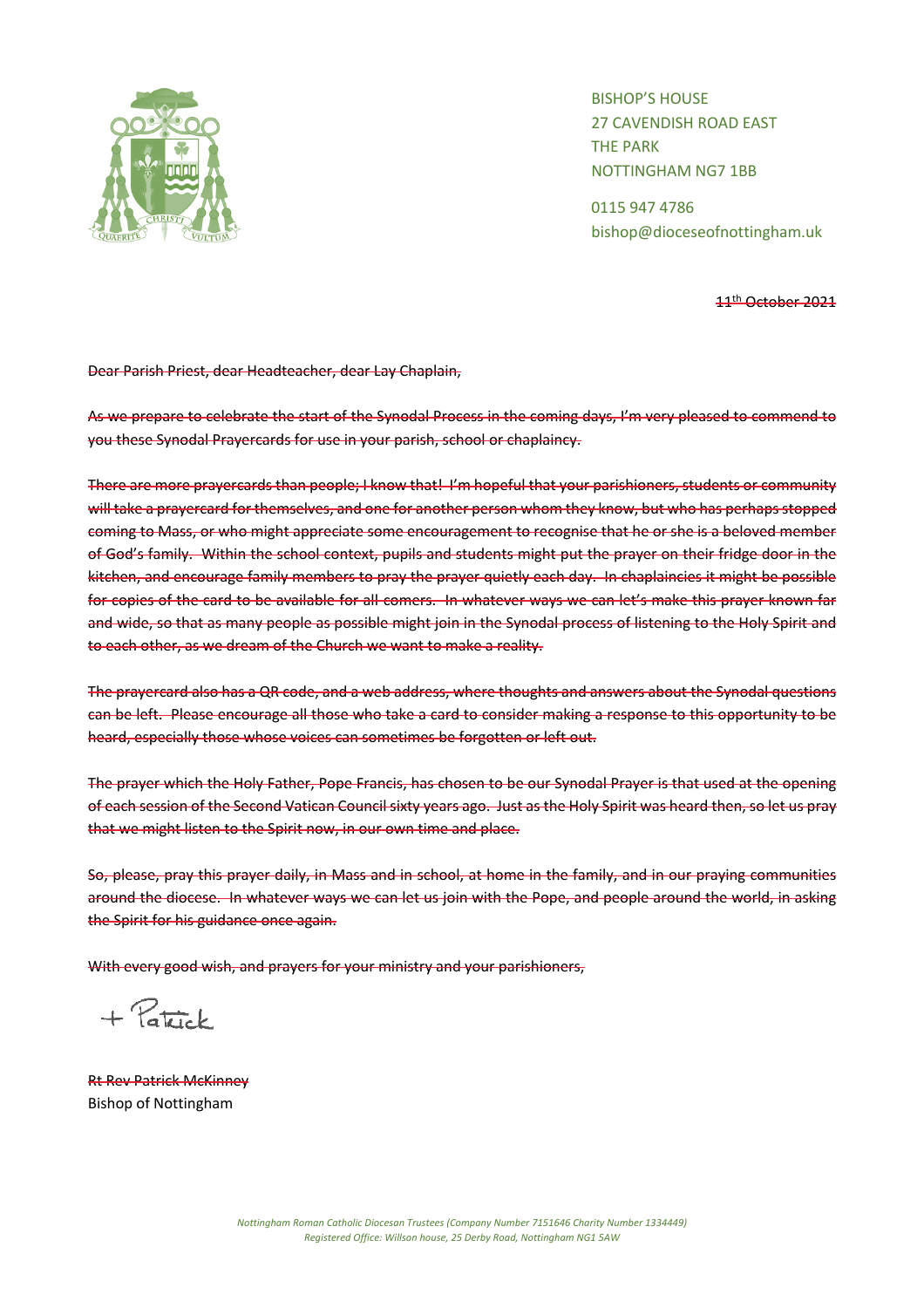

Diocese of Nottingham

In the



# **A Timeline for the First Phase of the Diocesan participation in the Synodal Process**

| Monday 11 <sup>th</sup> October    | Council of Priests: distribution of Prayer cards, Adoration template, etc for parishes<br>and chaplaincies.                                                                                                                                                                                                                                                                                                                                                                                                                                                                                                                                                                               |
|------------------------------------|-------------------------------------------------------------------------------------------------------------------------------------------------------------------------------------------------------------------------------------------------------------------------------------------------------------------------------------------------------------------------------------------------------------------------------------------------------------------------------------------------------------------------------------------------------------------------------------------------------------------------------------------------------------------------------------------|
| Sunday 17 <sup>th</sup> October    | Diocesan Launch:<br>A Pastoral Letter to be read in all churches and chaplaincies, with the distribution<br>$\bullet$<br>of prayer resources;<br>The Bishop will preside at Saint Barnabas Cathedral, 11.15am Mass;<br>$\bullet$<br>Parish Launch of prayerful discernment - afternoon Celebration of Adoration and<br>٠<br>Vespers (template to be provided).                                                                                                                                                                                                                                                                                                                            |
| Sunday 24 <sup>th</sup> October    | World Mission Sunday - announcement of first parish meeting over the next<br>fortnight to consider what a Synod is, and how my parish/chaplaincy can contribute<br>to the Synodal Process. Suggested questions for each parish to consider: 1) What is<br>my dream for the Church, for my parish/chaplaincy so that it can become more<br>outward-looking, more missionary? 2) To achieve this dream, what do we need to<br>stop doing? What are we doing that needs to be developed or done differently?                                                                                                                                                                                 |
| Monday 1 <sup>st</sup> November    | In schools the process of listening to pupils and students begins, as well as outreach<br>through the NDCYS for encounters with young people who are not in Catholic<br>schools. The six parish questions are adapted to three questions for schools: 1) What<br>is my dream for the Church and my school? How can we make this happen? 2)<br>Who are the people who feel left out and excluded in the Church? How can we<br>reach out, listen to, and love them? Think of two ideas, one for now and one for<br>the future, to help include them. 3) What does the Holy Spirit inspire us to do in<br>our Church and school? What do you think the Holy Spirit is calling us to do next? |
| Thursday 11 <sup>th</sup> November | Clergy Deanery Meetings to consider: 1) What's been happening in parish meetings<br>so far; what ideas are emerging? 2) Planning for the January Special Deanery<br>Meeting: who will lead the Deanery discussion? Will it be in person or by zoom?<br>Suitable venue if in person, number of parish delegates, etc?                                                                                                                                                                                                                                                                                                                                                                      |
| Sunday 14 <sup>th</sup> November   | Day of Prayer for the Poor, and Remembrance Sunday - announcement of second<br>parish meeting this week to consider 1) As a parish/chaplaincy do we know who are<br>the people who feel marginalised or separated from the parish/chaplaincy and<br>society? 2) How best can our parish respond? Suggest at least two identifiable<br>ways (an immediate action and a long-term change) in which, as a parish, we will<br>reach out to, and listen to, the marginalised or separated.                                                                                                                                                                                                     |
| Friday 19 <sup>th</sup> November   | World Youth Funday - schools are invited to use this day as part of the listening<br>process to celebrate their connectedness with schools and young people around the<br>world, recognising that the Holy Spirit brings us all together in the Church as a single<br>family of God.                                                                                                                                                                                                                                                                                                                                                                                                      |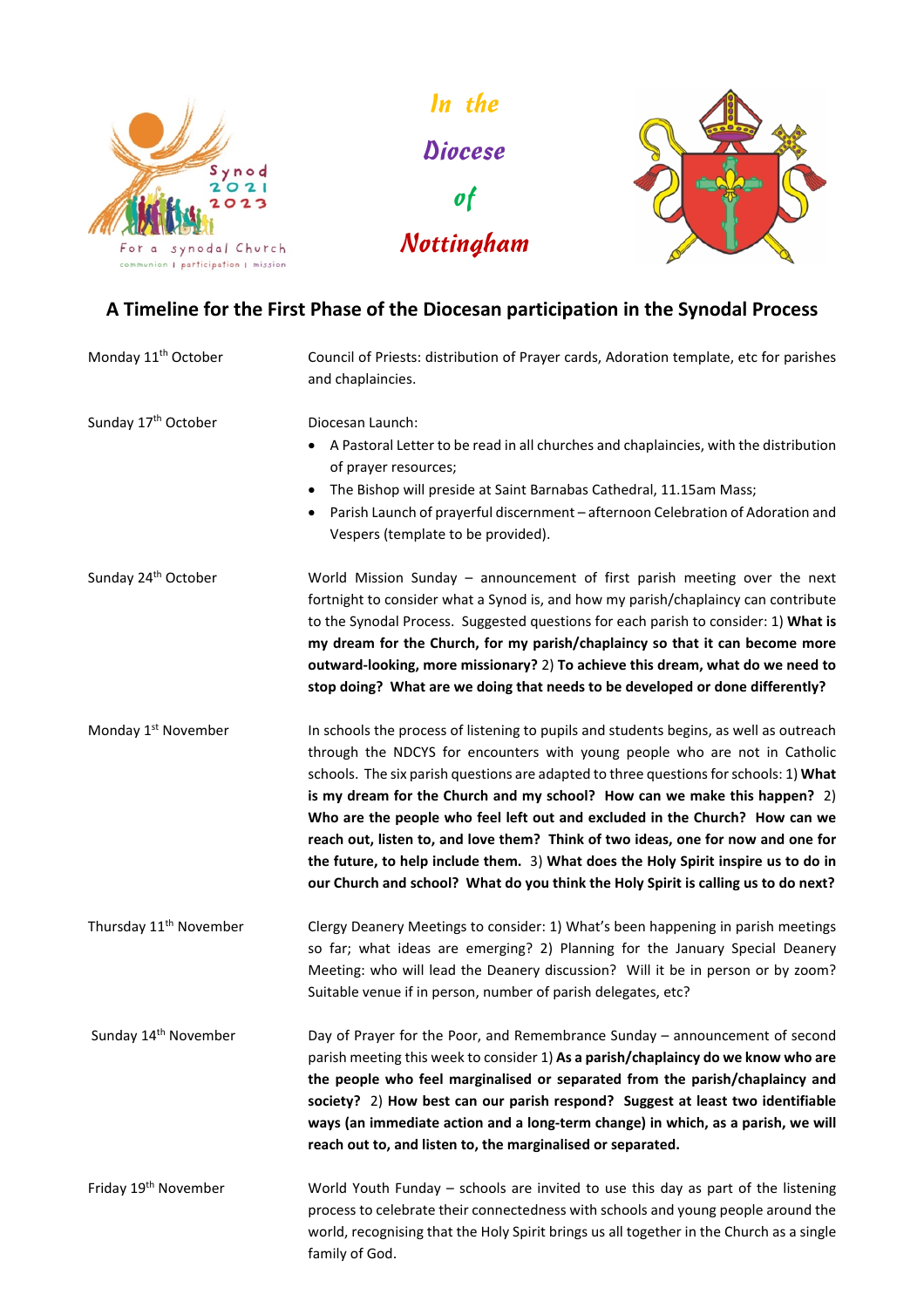Sunday 28<sup>th</sup> November First Sunday of Advent – announcement of third parish meeting to consider this week what the Holy Spirit may be saying to us as individuals/ parishes & chaplaincies. In the light of God speaking to Mary, consider specifically: 1) **How do I hear and respond to the voice of God's Holy Spirit, in my life; what signs of the Spirit at work do I see in the life of my parish/chaplaincy**? 2) **What steps may the Holy Spirit be calling us to take, as a parish/chaplaincy, on our journey together into God's future?** Please retain your own parish notes for ongoing parish use but, in summary form (maximum two sides of A4), please highlight the two actions (on the basis of all the discussions) you wish to take forward in your parish planning, explaining why these have been chosen, to give a little context. This should be sent to your Dean by 15<sup>th</sup> December.

## **2022**

Sunday  $9<sup>th</sup>$  January Feast of the Baptism of the Lord – announcement of a special deanery meeting to be held this month, open to delegates (lay, religious and clergy) from each of the deanery parishes. The shape of this Meeting will: 1) enable each parish / chaplaincy to share two actions it has decided upon; 2) this will be followed by a time of prayerful discernment; 3) then discussion and agreement on what as a deanery we can do better together, rather than separate, to enable more fruitful dialogue with the wider community (ecumenically, with other faiths, in charitable outreach and with civic bodies).

Wednesday 2<sup>nd</sup> February Feast of the Presentation of the Lord. Each deanery should have sent its submission (maximum two sides of A4) by this date to either of the Diocesan Synod contacts: Father David Cain david.cain@dioceseofnottingham.uk or Joe Hopkins joe.hopkins@dioceseofnottingham.uk, so that, with the Bishop, they might collate the responses from all the deaneries, schools, chaplaincies, religious and any other submissions to help create our diocesan report (10 pages maximum). This will then be sent to the Synod team of the Bishops' Conference of England and Wales who will then collate all the reports from the dioceses into a summary of the main themes. This, in turn, will then be sent to and discussed by the Conference of European Bishops' Conferences.

Meanwhile our own diocesan discernment continues.

Tuesday 22<sup>nd</sup> February Feast of Chair of Saint Peter – a special Diocesan Meeting is convoked, including Mass in Saint Barnabas Cathedral (with streaming facility), at which the fruits of the Diocesan phase of the Synod journey are presented to the clergy, laity and religious from parishes, schools, chaplaincies and any other groups. This event will provide an important opportunity to share and celebrate parish, school and deanery actions.

Lent – Pentecost Each parish, school and chaplaincy is asked to make use of this period to begin implementing the two actions it decided to take forward; each deanery is asked to do the same.

Sunday  $5<sup>th</sup>$  June Solemnity of Pentecost – a time to celebrate the movement of God's Holy Spirit within our diocese over these past months, and to begin to discern afresh where the Holy Spirit is leading us, the People of God, in this diocese of Nottingham.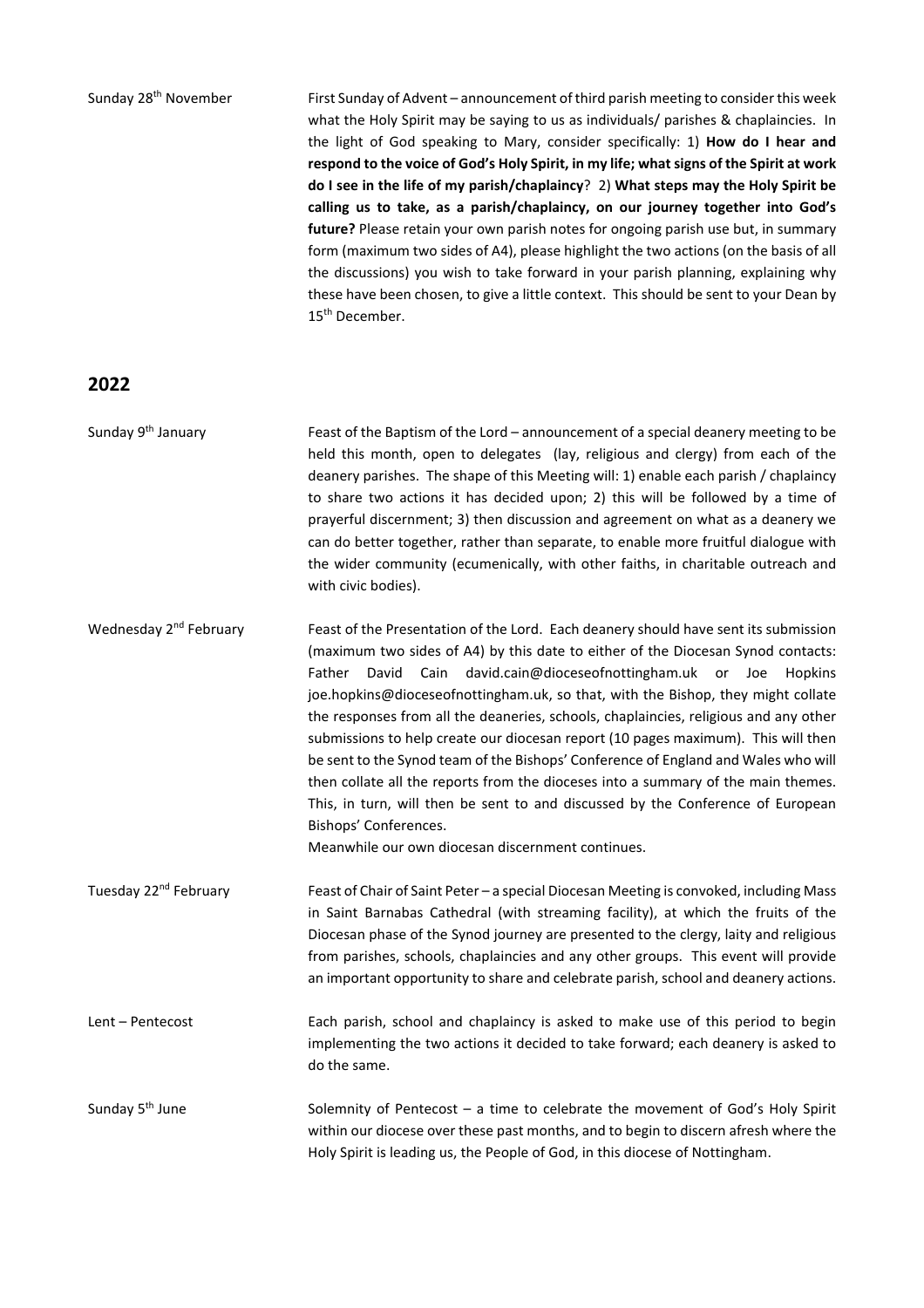

In the **Diocese** of Nottingham



## **Adapting the Timeline for your Parish / School / Chaplaincy**

## **Primary Principle**

The most important thing about this process is the opportunity for the Community to pray, share and listen to the Holy Spirit. This is more important than gathering data for the diocese / Bishops' Conference / Holy See! Of course it's important to understand what has been discussed and prayed about, but your primary focus is to think about how to engage the most people you can, particularly those at the margin and often overlooked. This is not just the responsibility of the parish priest, headteacher or chaplain, but for all in the community to reach out and engage. The first principle therefore is not how can we report this but how can we as a community engage with others.

## **Ways of living the synod**

## **Prayer**

We cannot hear the Holy Spirit if our hearts are closed to prayer. Pray about who you can ask to help you lead this in your community, then keep the whole process surrounded in prayer. There are different ways to do this:

- Regularly pray the Synod prayer, at the end of the intercessions at Sunday Mass, after the Gospel or homily at weekday Masses, during Collective Worship, or at the start or end of the day in school, together as a family in the home;
- Have it as a regular intention in other prayer groups such as the Rosary, parish prayer groups, Eucharistic Adoration, during the Divine Office;
- Have it as a prayer intention in the bulletin;
- Have a large-print version written up on a school noticeboard, maybe different paragraphs written by different classes.

### **Listening and Discussing**

The timeline suggests three parish meetings with two questions per meeting, or three questions in schools. There are many ways that you could do this. Firstly don't feel you have to have three meetings, you could have one, two or more than three. Consider how this would best work for your community and encourage the widest participation. Here are some suggestions in the parish setting:

- The homily is about the topics and ask people to discuss it after Mass;
- The questions are set out on tables during tea and coffee after Mass;
- Set meetings at different times to encourage different target groups;
- Questions are given to existing meetings social groups, bible studies, catechetical meetings, SPANNED, SVP, Justice and Peace, etc.
- People are asked to host discussion groups in their homes, inviting parishioners who live near-by to attend;
- Meetings happen at different churches within parishes that are joined or have multiple church buildings;
- Meetings happen online
- Questionnaires are given out to parishioners to have discussions with people who aren't regular members of the parish;
- EMHCs discuss the questions with the people to whom they bring Holy Communion;
- Publish the questions in the parish bulletin, asking for replies by a certain date